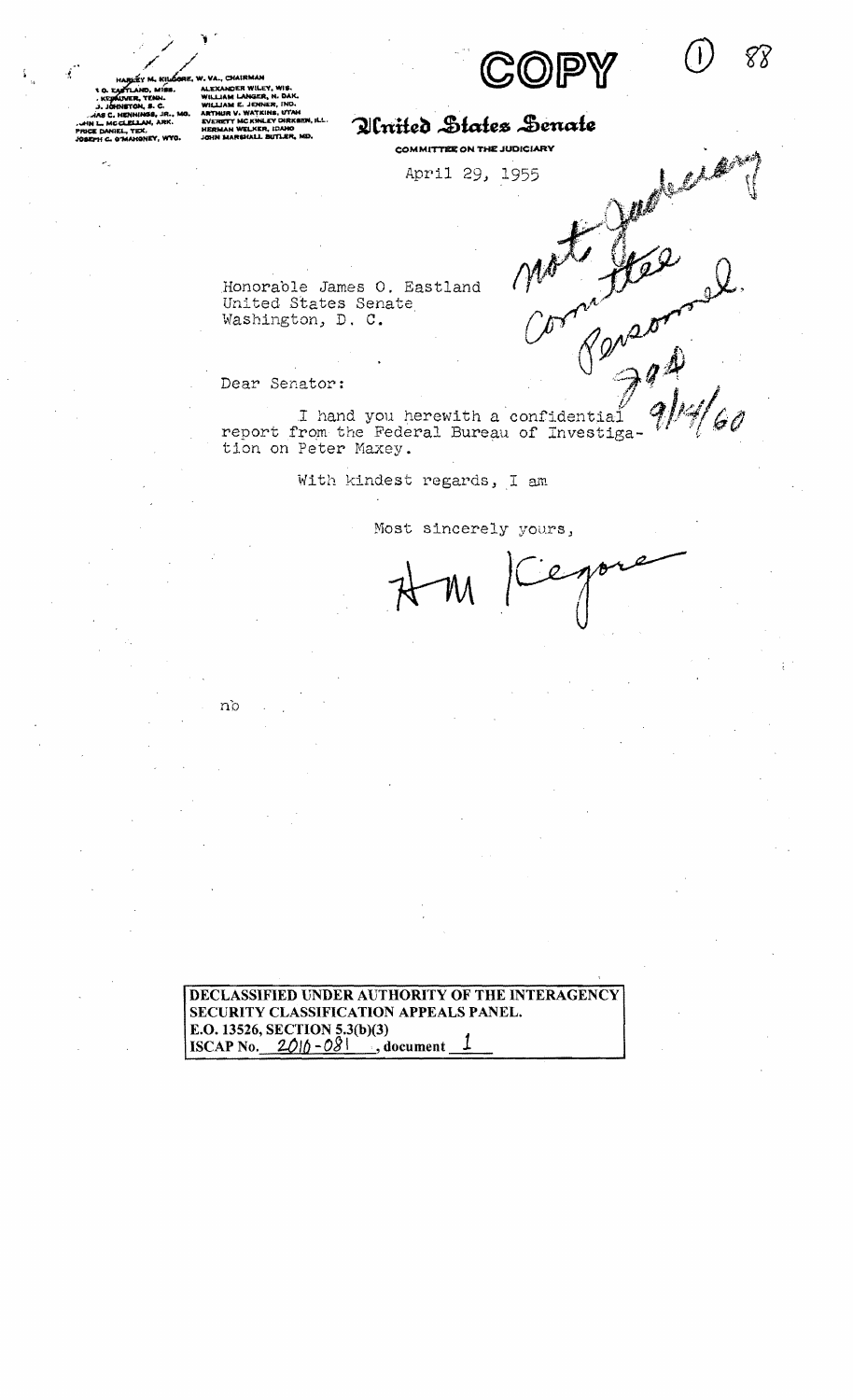$\cdot$  |  $\cdot$ 



# UNITED STATES DEPARTMENT OF JUSTICE

FEDERAL BUREAU OF INVESTIGATION

WASHINGTON 25, D. C. ,

### April 26, 1955

PBRSONAL AND CONFIDENTIAL B<del>Y COURIER OBRVICE</del>

Honorable Harley M. Kilgore Chairman Committee on the Judiciary United States Senate Washington, D. C.

My dear Senator:

By letter dated March 17, 1955, Honorable James O. Eastland, Chairman, Internal Security Subcommittee, Committee on the Judiciary, United States Senate, requested an investigation of Peter Maxey. There is enclosed a summary of the inquiries made by t his Bureau concerning Maxey.

Extensive efforts have been made to locate the results of the investigation conducted by the Sixth Army in August, 1950, concerning Maxey but to date these efforts have been unsuccessful. These efforts will continue and you will be apprised'of any additional information obtained relative thereto.

I.wish to advise that the investigation *or* Maxey covered inquiries as to his character, loyalty, general standing and ability, but no inquiries were made as to the source of his income.

Sincerely yours,

au Boover

Enclosure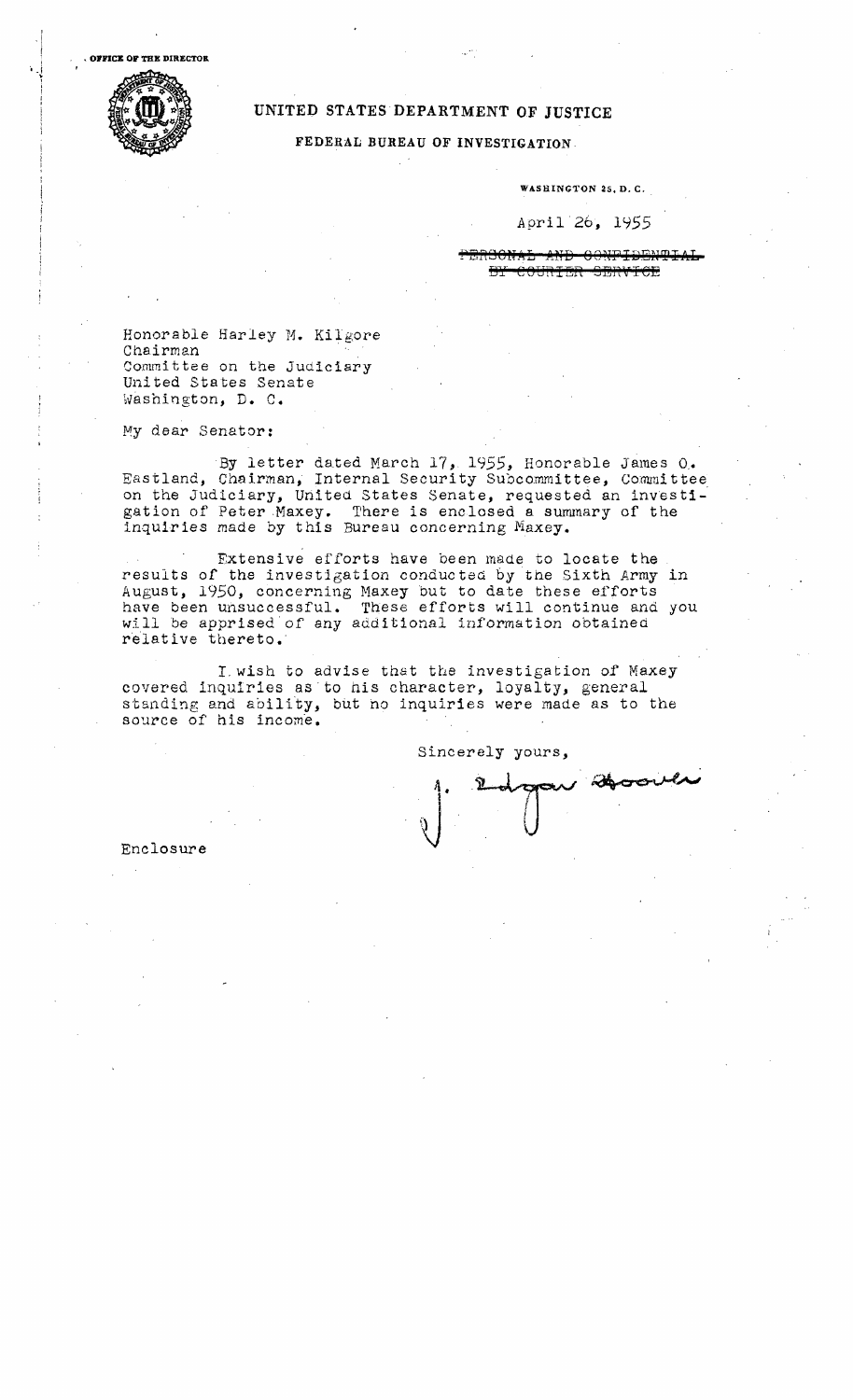

# UNITED STATES DEPARTMENT OF 1USTICE FEDERAL BUREAU OF INVESTIGATION·

File No.

*In. Reply, Please Refer to Physics Refer to a method of the set of the set of the set of the set of the set of the set of the set of the set of the set of the set of the set of the set of the set of the set of the set* 

# April 26, 1955

#### AND CONFIDENTIAL

#### PETER MAXEY

#### I. BIOGRAPHICAL DATA

#### Birth

Peter Ulysses Maxey was born March 26, 1910, in Winston County, Mississippi, the son of Edward A. Maxey and Eva Munday Maxey. His father was born in 1880 in Mississippi and his mother was born in 1883 in Mississippi and both presently reside at Philadelphia, Mississippi. The investigation disclosed that the appointee has also been known by the name Peter Ulys Maxey and on May 19, 1954, the Superior Court, Clayton County, Georgia, ordered his name changed from Peter Ulys Maxey to Peter (no middle initial) Maxey.

#### Education

The appointee reportedly graduated from Zama, Mississippi, High School in 1927. Investigation disclosed that the school at Zama, Mississippi, has burned twice since the appointee attended there and no records are available for such attendance. Several persons contacted at Zama, Mississippi, recalled the appointee as having attended school at Zama from 1920 to 1927, at which time he graduated. These persons all highly recommended the appointee for a position of trust, based on their knowledge of him during the time he resided in that community.

He entered Georgia Institute of Technology, Atlanta, Georgia, in September of 1929 and was dropped from the rolls of that school for academic deficiencies on March 15, 1934. He did not receive a degree from Georgia Institute of Technology as his scholastic record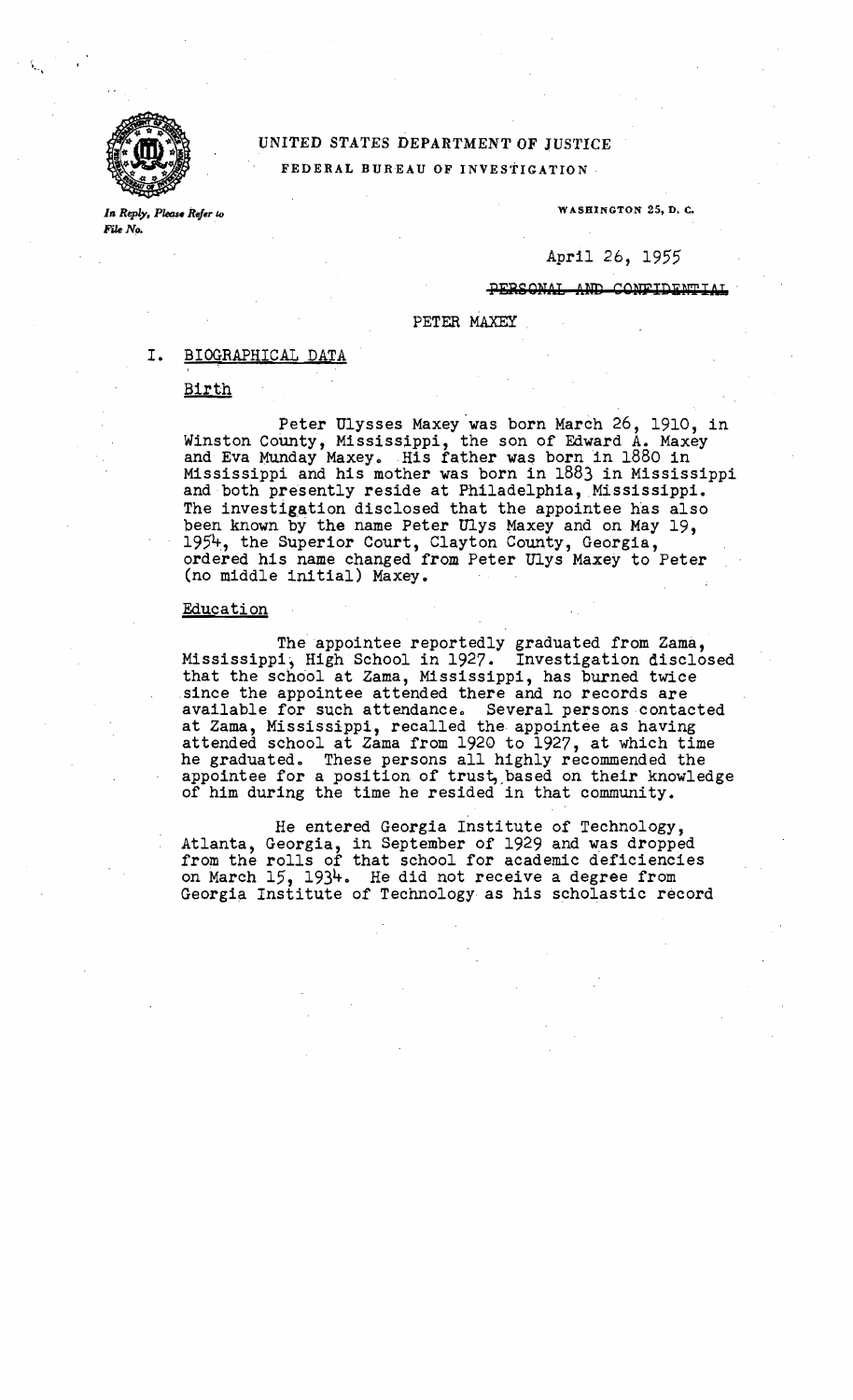compelled him to leave the school prior to the receipt of a degree. It was noted that he was enrolled in a commercial course which has not been offered by the above school for a number of years and no' one was located who recalled the appointee during the above period.

He subsequently attended evening classes at the University of Georgia, Atlanta Division, from • January, 1953, to August, 1953, at which time he received a degree in business administration, majoring in real estate. It was noted that he had a satisfactory scholastic record.

#### Employment

Following the appointee's graduation from Zama ... High School, he resided for a short time with his father on a farm in Winston County, Mississippi. Although records are not now available to verify same, former fellow employees recalled Maxey as having worked, quring the approximate period from 1927 to 1929 in the railroad office of the Brown Wood Preserving Company, Brownville, Alabama. They said he voluntarily left the above employment and to the best of their knowledge he had been a satisfactory employee and would be eligible for rehire.

He was reportedly employed from July, 1934, to April, 1935, by the National Furniture Company at Atlanta, Georgia, and Birmingham, Alabama; however, all efforts to verify this employment were unsuccessful.

The appointee's military service record reflects the following military service for Maxey:

April 15, 1935, to Civilian Conservation Corps,<br>October 14, 1935 District G, Florida. District G, Florida.

April 10, 1937, to Civilian Conservation Corps, October  $15$ ,  $1937$  Fort Benning, Georgia.

May 15, 1938

November 16, 1937, to Camp Beauregard, Louisiana.

 $- 2 -$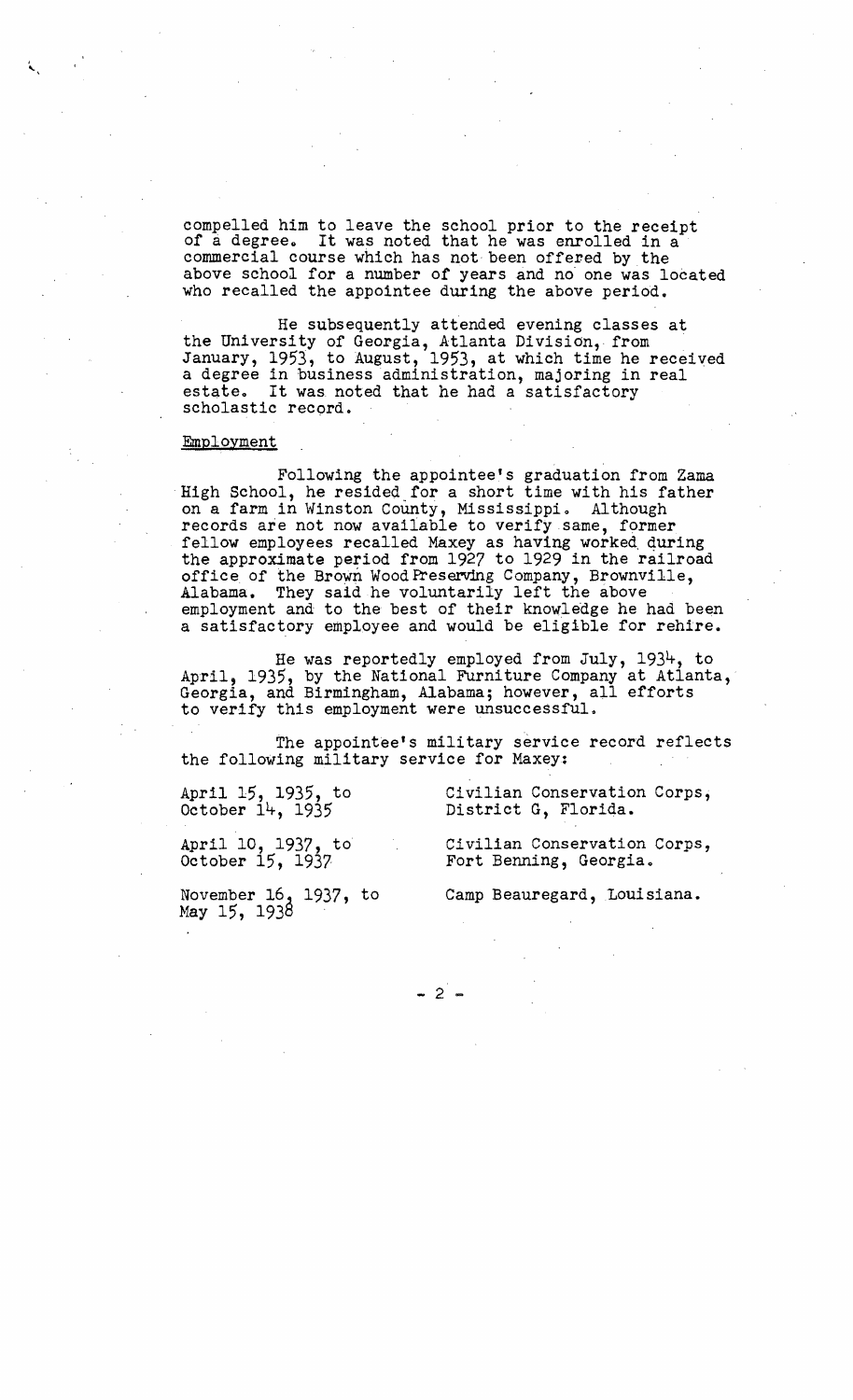April 10, 1939, to July 20, 1941

'

July 22, 1941, to June 23, 1942

June 24, 1942, to October 24, 1945

October 25, 1945, to February 13, 1946

February 14, 1946, to August 28, 1947

August 29, 1947, to March 9, 1950

March 10, 1950, to August 1, 1950

August 2, 1950, to March 10, 1951

March 12, 1951, to March 31, 1951

June 1, 1951, to September 25, 1951

September 25, 1951, to October 15, 1951

October 16, 1951, to March 24, 1952

March 25, 1952, to April 30, 1952

District H, Alabama.

Camp Livingston, Louisiana.

Pacific Theater.

Camp Shelby, Mississippi.

Kansas Quartermaster Depot, Kansas City, Missouri.

Overseas duty, China.

Utah General Depot, Ogden, utah.

Patient, Letterman Army Hospital, San Francisco, California.

Headquarters, Sixth Army, San Francisco, California.

Patient, Letterman Army Hospital, San Francisco, California.

En route to new assignment.

Atlanta General Depot, Atlanta, Georgia.

Patient, Fort McPherson Hospital, Atlanta, Georgia.

 $-3 -$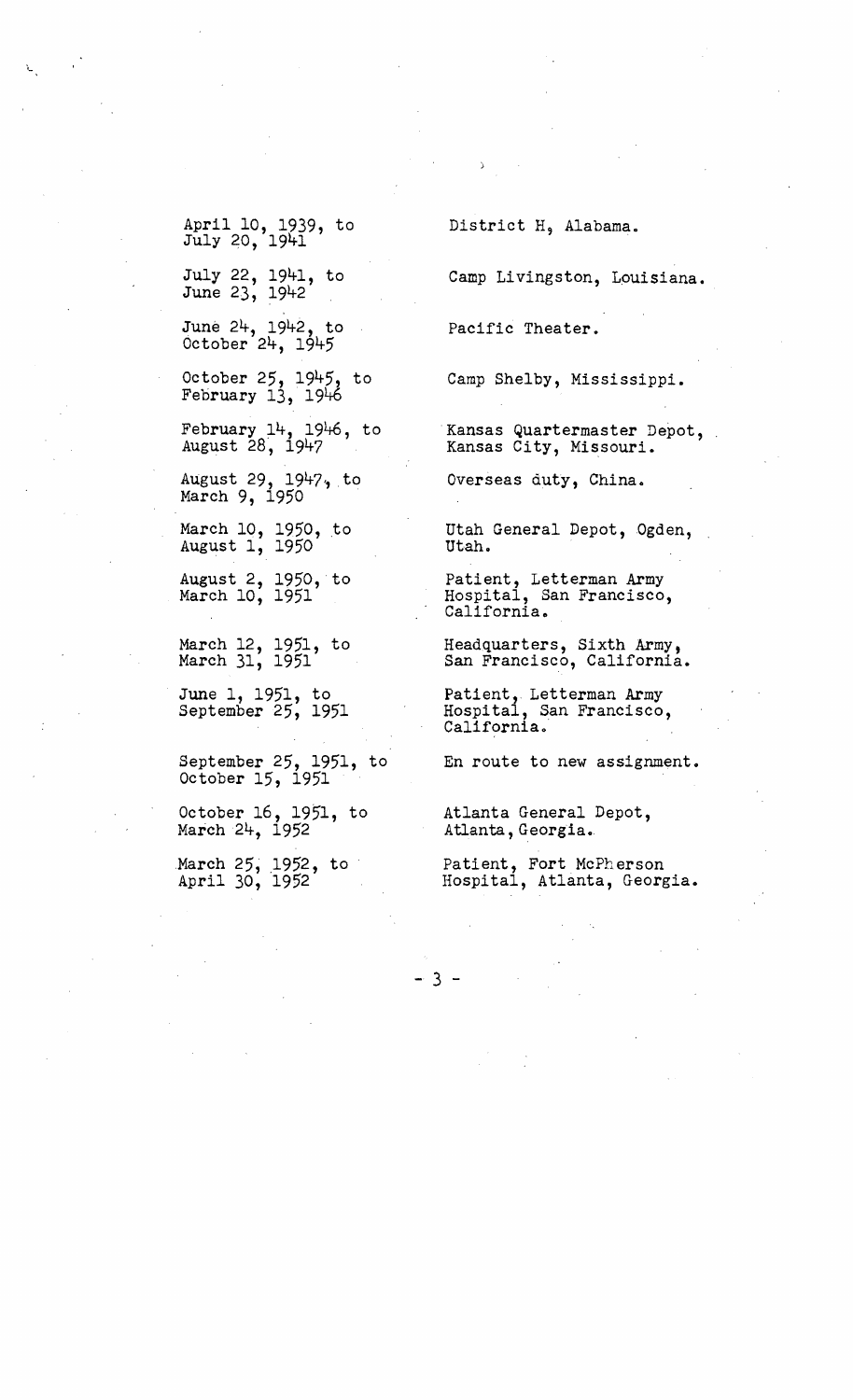May 1, 1952, to Patient, United States Army<br>
August 15, 1952 Hospital, Fort Bragg,<br>
North Carolina.

August 16, 1952, to Patient, Brooke Army Hospital, October 31, 1952

October 31, 1952 Retired from United States Army.

His Army file reflects that he received efficiency ratings from "excellent" through "superior" for his active military service.

On February 17, 1945, he was awarded the Bronze Star Medal and on October 10, 1948, was awarded the Special Breas Order of Yun Hui with Ribbon by Chiang Chung-Cheng, president of the National Government Republic of China.

His file also contains a report dated June 15,<br>1951, reflecting the clinical history of Maxey's physical<br>disability. This history indicates in part as follows:

"On July 31, 1950, while in transit from the Utah General Depot, Ogden, Utah, he was admitted to the Hill Air Force Base Hospital. He was admitted at that time because it was feared that he had suicidal tendencies.<br>This was incident to depression because of an allegation This was incident to depression because of an allegation of improper advances made by the officer toward an eleven-year-old girl on 8, July 1950 and 16 or 18, July 1950. Prior to the time of the. alleged abnormal behavior 1950. Prior to the time of the alleged abnormal behavior he had been under treatment at the Utah General Dispensary for episodes of unconsciousness  $\ldots$  ."

. The Army Physical Examination Board on September 25, 1952, made the following diagnosis of Maxey's physical condition:

"Epilepsy, psychomotor type, chronic, partially controlled; manifested by episodes involving impairment of consciousness associated with purposeless activities electroencephalographic findings of a paroxysmal disorder compatible with a convulsive disturbance."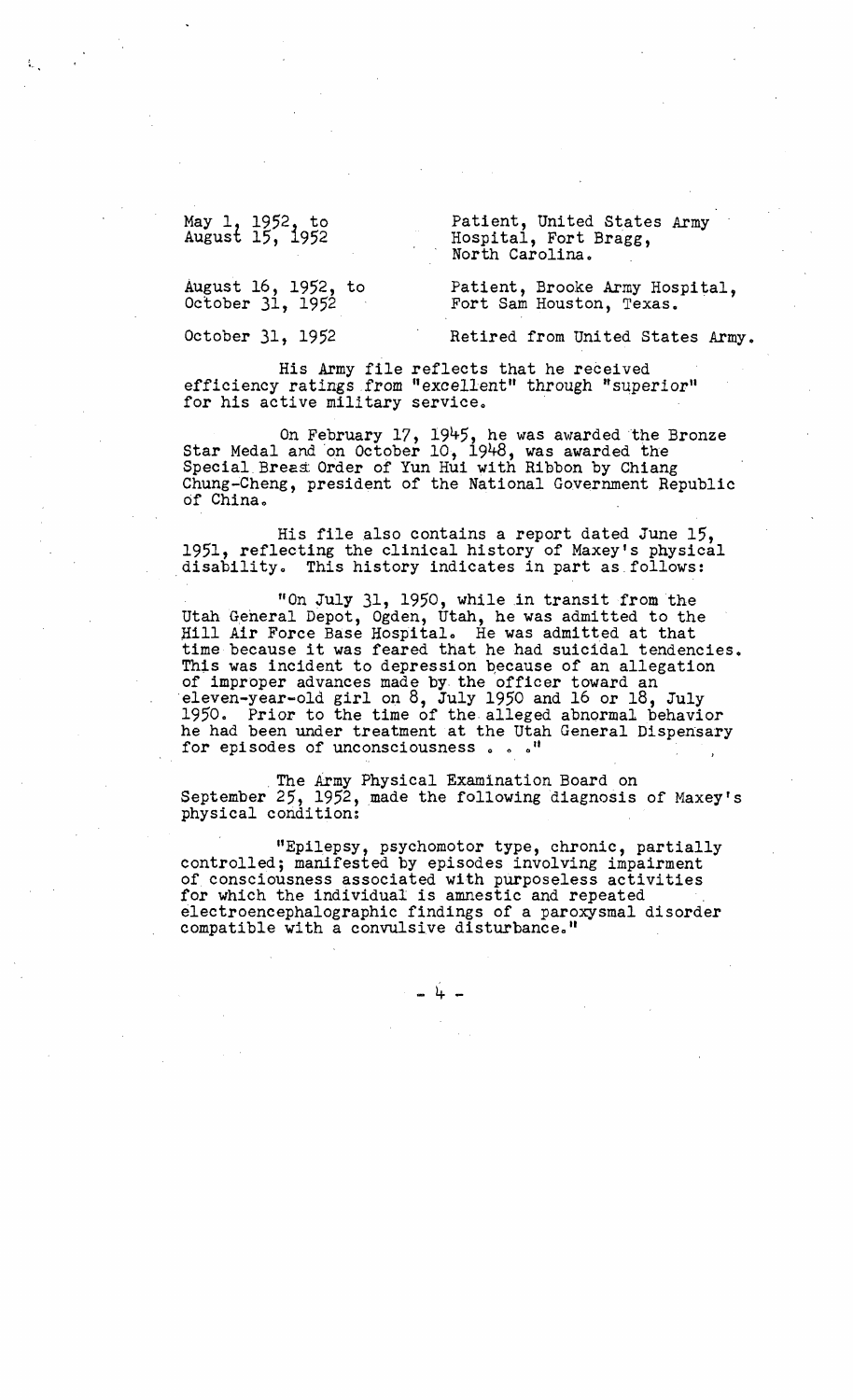This diagnosis further described the appointee's condition as:

"Neurotic depressive reaction, chronic, manifested by repeated episodes of despondency, pessimism, difficulty in sleeping, difficulty in concentrating, irritability, psychomotor retardation, somatic symptoms of headache, regurgitation and fatigue."

It was noted that the above diagnosis was considered by the Army Physical Review Council at Washington D. C., on October  $8$ , 1952, and the findings were approved and the appointee placed on the temporary disability retired list as of October 31, 1952. .

On January 15, 1954, after a later physical examination, Maxey was determined to be permanently unfit for duty by reason of a·90 per cent physical disability and effective January 31, 1954, he was retired from the military service with the rank of lieutenant colonel.

In addition to employment with the Army as set forth above, other records checked indicated Maxey was employed from January, 1936, to April, 1937, by the Firestone Tire and Rubber Company, Memphis, Tennessee, and from August, 1938, to April, 1939, by the Goodrich Tire and Rubber Company, New Orleans, Louisiana. Efforts to verify these periods of employment during this investigation were made with negative results.

Investigation at the Atlanta General Depot, Atlanta, Georgia,.disclosed that Naxey has been unemployed .since his retirement from the Army on October 31, 1952.

#### Marital Status

The appointee married Mary McKenzie and they have two daughters, Rosemary, born in 1939, and Betty Ann, born. in 1943. The appointee's wife vias born June 20, 1917, in Scott County, Mississippi, and is the daughter of W. H. McKenzie, Sr., who resides at Forest, Mississippi. Persons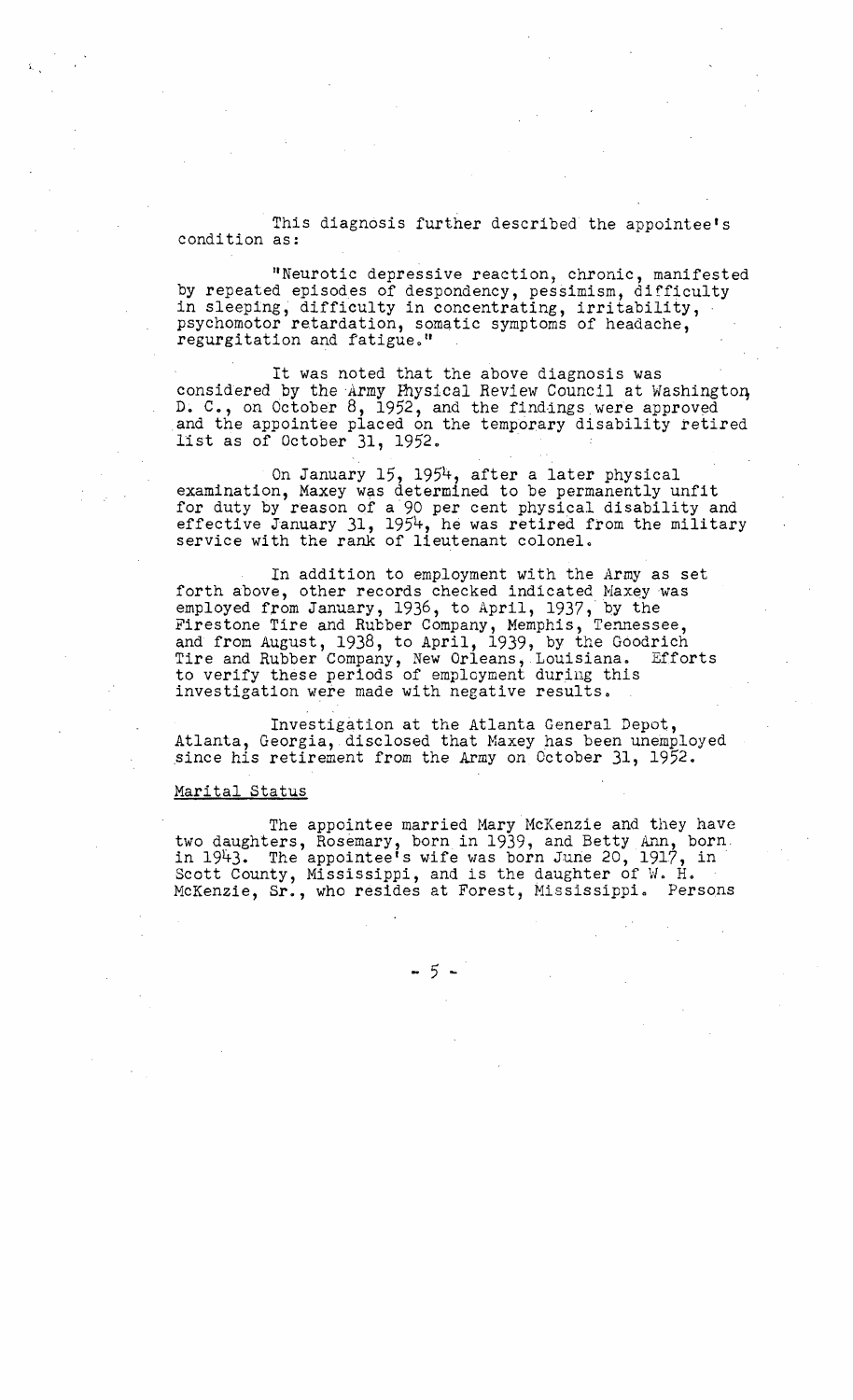contacted at Forest, Mississippi, said the McKenzie family has resided at Forest for many years and all members of the family have very good reputations .as to loyalty, character and associates.

# **II.** RESULTS OF INVESTIGATION

#### Interviews

The following social acquaintances, references,<br>business associates and others contacted during the investigation recommended the appointee for a position of trust with the Government:

Johnnie B. Poole, sheriff, Attala County,<br>Kosciusko, Mississippi.

W. H. Norris, deputy sheriff, Attala County, Kosciusko, Mississippi.

Guy Richardson, principal, Zama High School, Zama, Mississippi.

Brady Ray, Zama, Mississippi.

Edwin L. Calvin, administrative assistant, Army Effects Agency, Quartermaster Depot, Kansas City, Missouri.

Clarence J. Collison, lead foreman, Transportation Section, Quartermaster Depot, Kansas City, Missouri. .

Eleanor Donahue, secretary to the commanding officer, Kansas City Quartermaster Market Center, Quartermaster Depot, Kansas City, Missouri.

Ava Spainhower, supervisor of Correspondence Section, Kansas City Quartermaster Harket Center, Quartermaster Depot, Kansas City, Missouri.

Esther Loschke, secretary, Chief of Army Hap Service, Kansas City, Missouri.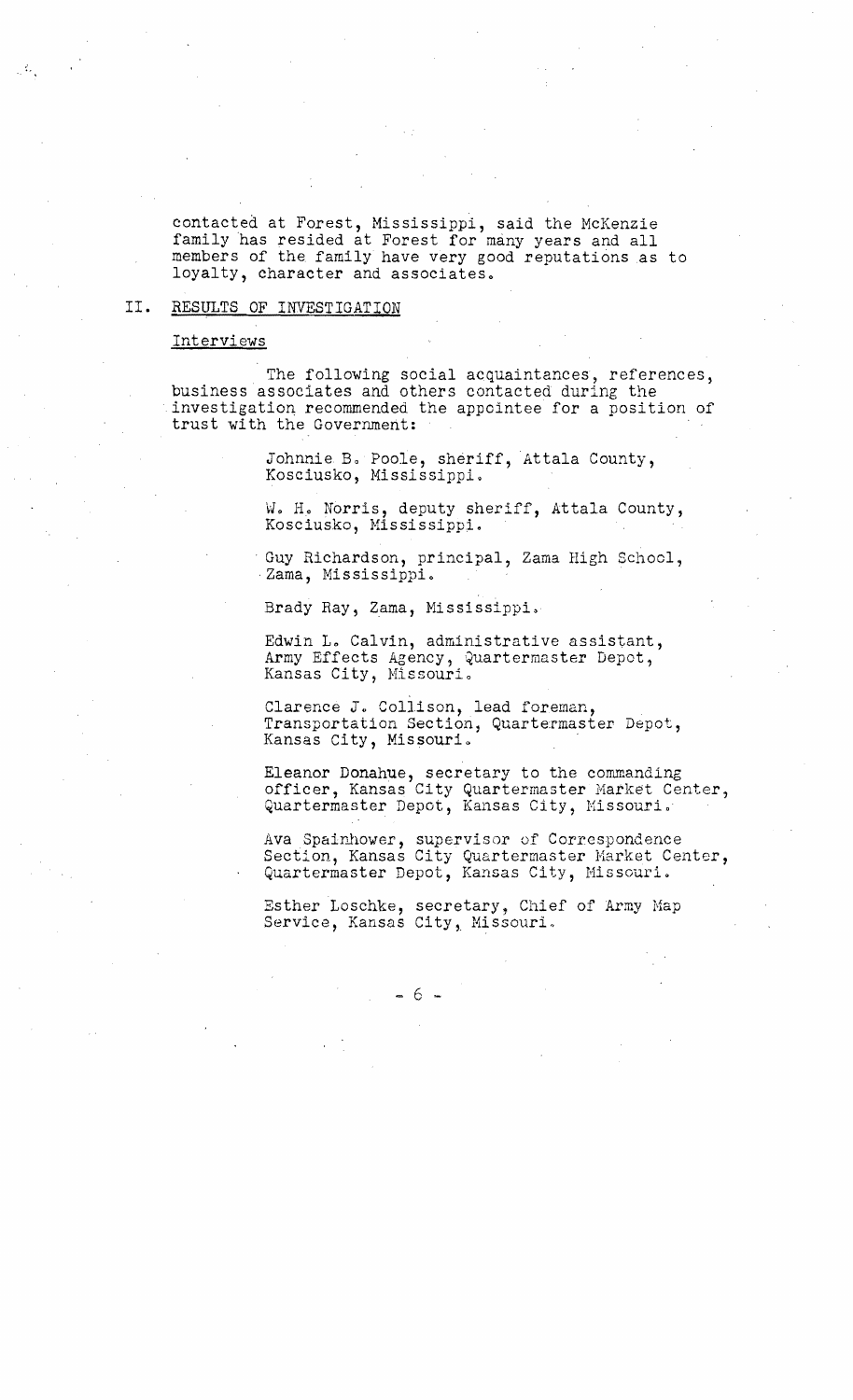Michael A. Quinn, 22 West 54th Street, Kansas City, Missouri.

G. W. Swanson, bookkeeper, Brown Wood Preserving Company, Brownville, Alabama.

William Ellis, #7, Princeton Heights, Tuscaloosa, Alabama.

Mrs. De Etta Jones, businesswoman, Forest, Mississippi.

Arthur Craig, businessman, Forest, Mississippi. .

R. L. Thompson, Jr., cashier, Farmers and Merchants Bank, Forest, Mississippi.

Howard McCrory, city marshal, Forest, Mississippi.

Mrs. Georgia Sharpe, businesswoman, Forest, Mississippi.

Thomas Laird, businessman, Morton, Mississippi.

D. R. ott, president, Bank of Morton, Morton, Mississippi.

Robert Cargile, soil conservationist, Post Office Box 98, Greensboro, Alabama.

Leon J. Brackin, former first cook with the Civilian Conservation Corps Camp, Linden, Alabama.

Fred Etheridge, former private with the Civilian Conservation Corps Camp, Linden, Alabama.

 $-7$  .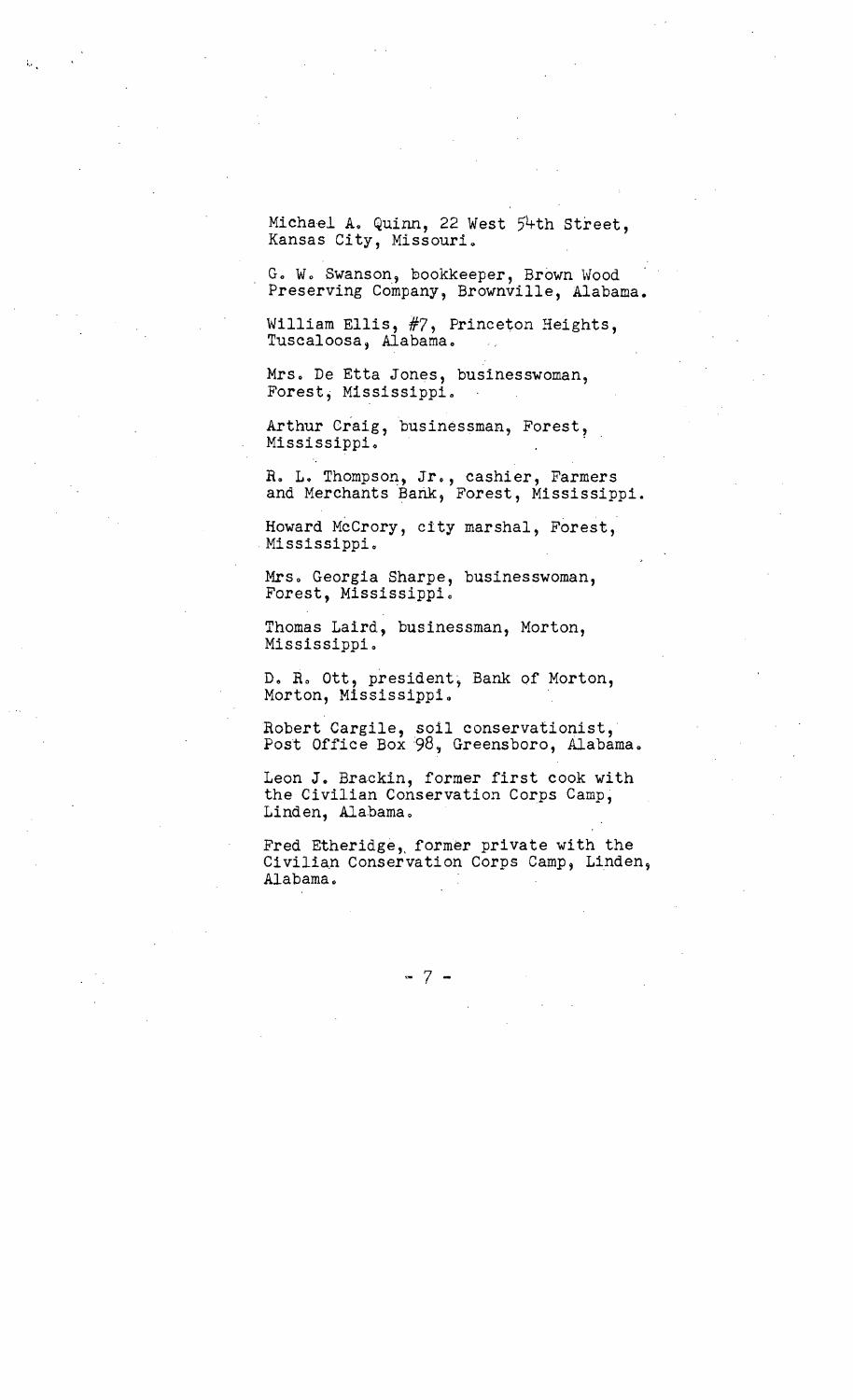James Quinney, former enlisted man in charge of the Post Exchange at the Civilian Conservation Corps Camp, Linden, Alabama.

Mrs. W. J. Bookholt, 2275 North Decatur ,Road, Atlanta, Georgia.

H. Simmons, 2227 North Decatur Road, Atlanta, Georgia.

Colonel Frank E'. Marchman, Atlanta General Depot, At1anta, Georgia.'

Mrs. William M. Stealey, secretary to the commanding general, Atlanta General Depot', Atlanta, Georgia.

Colonel R. W. Skinner, executive officer, Atlanta General Depot, Atlanta, Georgia.

Mildred E. Guibor, unit supervisor, Army Records Center, Kansas City, Missouri, said she had worked under the appointee for approximately three months. She said she had no reason to question his loyalty and was not acquainted with any of his associates. Mrs. Guibor said the appointee probably did a good job but he had "none of the qualities I admire." She elaborated on this point by stating that Maxey terminated the employment of older employees and retained the younger employees with less time in Government service. He expected the older employees transferred into his department to learn to do the job in thirty days when the time would ordinarily require a year to properly learn the job. She said for the above reasons she considered Maxey to be "unfair."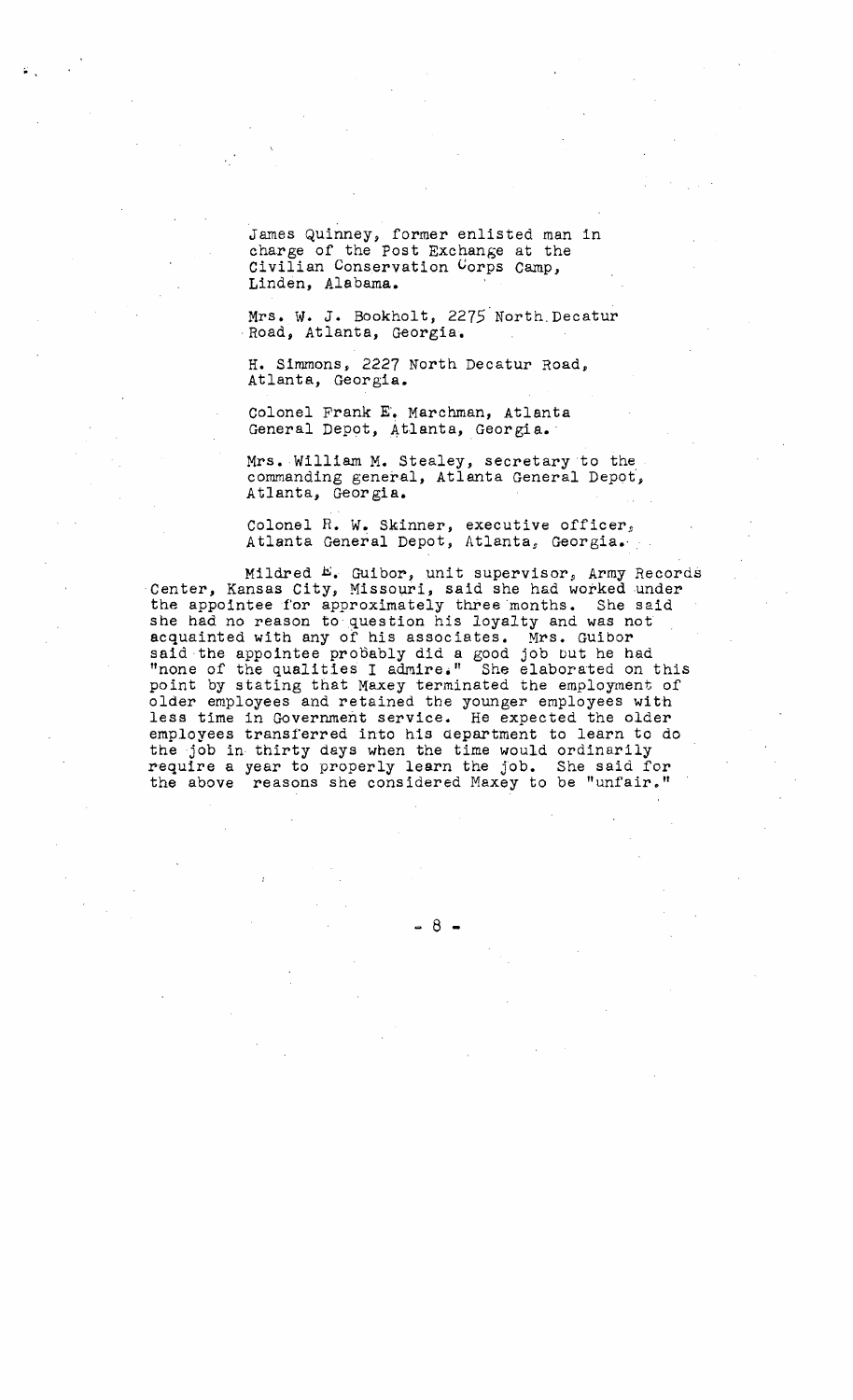Colonel Luther Frierson, 97 Midlawn Drive, Atlanta, Georgia, described the appointee as a person with a very excitable nature who constantly complained of some physical disorder which in his, Colonel Frierson's, opinion was purely imaginary. He said he would not recommend the appointee for any position and certainly not for a position of trust with the Government as he does not believe Maxey could handle a position without constant supervision and would not be able to bear up under pressure in a responsible position.

# Allegation Involving Improper Action by Appointee at Utah General Depot

Lieutenant Colonel James **A.** Mercer, Utah General Depot, Ogden, Utah, said he had known the appointee during the time he was assigned to that depot in 1950. He said his work did not bring him into close association with his work did not bring him into Maxey and he knew nothing concerning his ability,but that from his personal experience he would not recommend him for any position of trust or responsibility.

He said in the Summer of 1950, his daughter, Norma Mercer, aged twelve, attended a birthday party given for the daughter of one of the other officers. This party was held at a picnic area where the swimming pool is located on the depot and the girls were taken to this location by Maxey. A week or ten days following the party, ·Norma told him Maxey had taken her away from the area where the party was being held to a nearby location secluded<br>by trees and underbrush. Colonel Mercer said his daughter by trees and underbrush. Colonel Mercer said his daughter<br>told him Maxey fondled the upper part of her body and attempted to remove the shoulder straps of her swimming suit from her shoulders. She said she became frightened, suit from her shoulders. She said she became frightened, broke away from Maxey and ran back to the other girls at the party. She indicated at the time that she did not report the incident sooner because she was afraid.

Lieutenant Colonel Mercer said he reported the information to the commanding officer, Colonel Holbrook;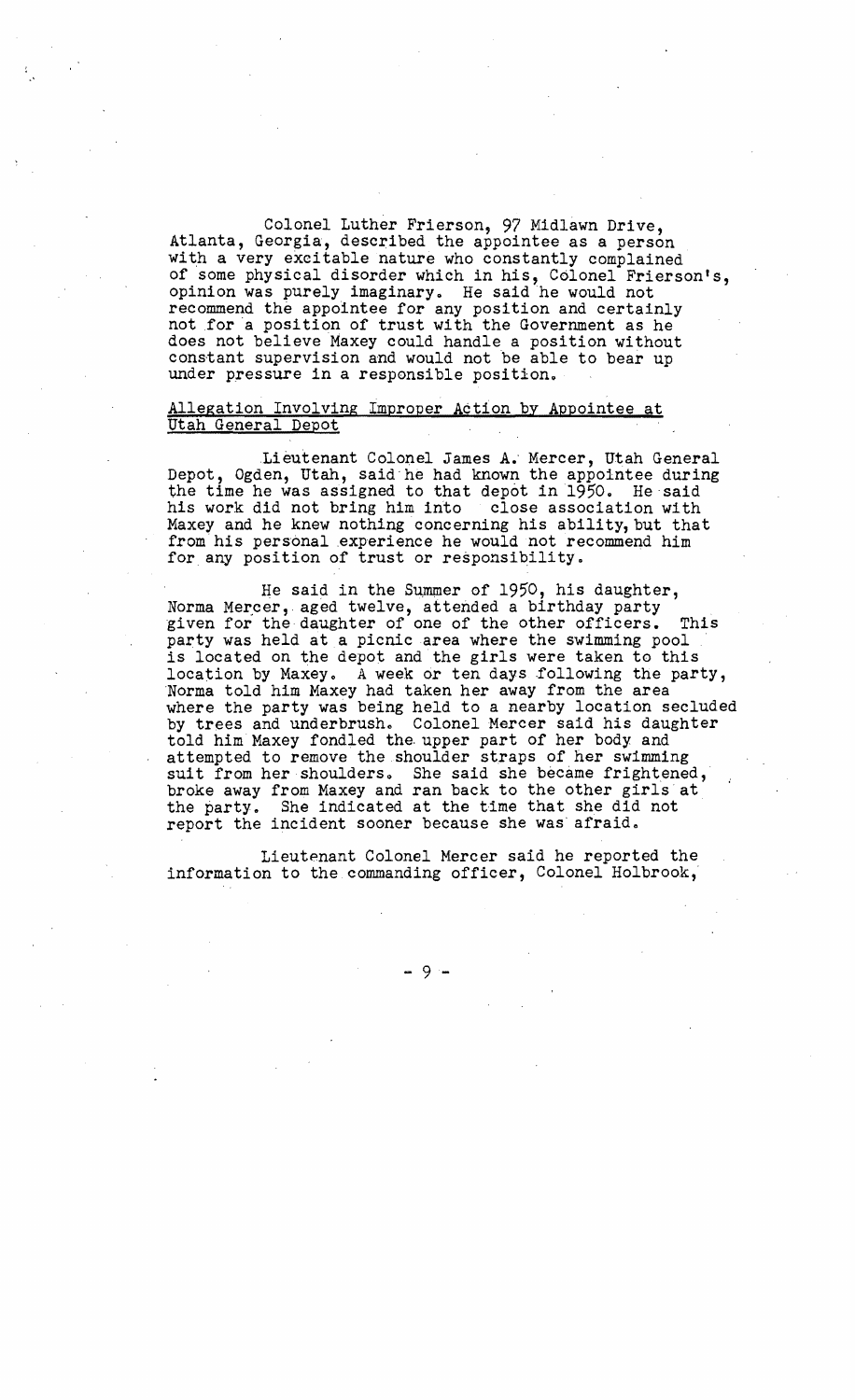and an immediate investigation was made by a Major Tobin who was then provost marshal of the depot. He said his daughter received information from two of her girl friends who were also daughters of officers, names not recalled, that Maxey had also made improper advances toward them. and it **was** his understanding these girls had furnished information concerning Maxey to Major Tobin during his investigation. He said he did not know what record was made of the investigation but that as soon as it was concluded Maxey was taken to Letterman Army Hospital. In conclusion, Lieutenant Colonel Mercer said it is his understanding the appointee was suffering from some type of mental illness while at the depot.

The records of Letterman Army Hospital, San Francisco, California, were checked and found to contain identical information with that previously .set forth in this summary.

Major General F. C. Holbrook, commanding officer, Fort Lee, Virginia, said during 1950 he. had been commanding officer of the Utah General Depot, Ogden, Utah, and Maxey had been his executive officer for several months. He said Maxey became unconscious spontaneously on several occasions while at the depot and during the middle of 1950 an allegation was received that Maxey had been involved in improper conduct with two or three small girls. General Holbrook said he had an investigation conducted and was convinced Maxey had indecently foqdled the little girls. He said the investigation by Major David P. Tobin resulted in" statements being taken relative to the above acts and the information was made available to the judge advocate general of the Headquarters, Sixth Army, San Francisco, California. The judge advocate general's office subsequently advised court=martial proceedings should not be instigated until Maxey received a mental examination.

General Holbrook pointed out that Maxey had received psychiatric treatment at the Hill Air Force Base Hospital, Ogden, Utah, prior to the above allegations and after the commission of the acts was sent to Letterman Army Hospital. He said Maxey was retired from the service.

= 10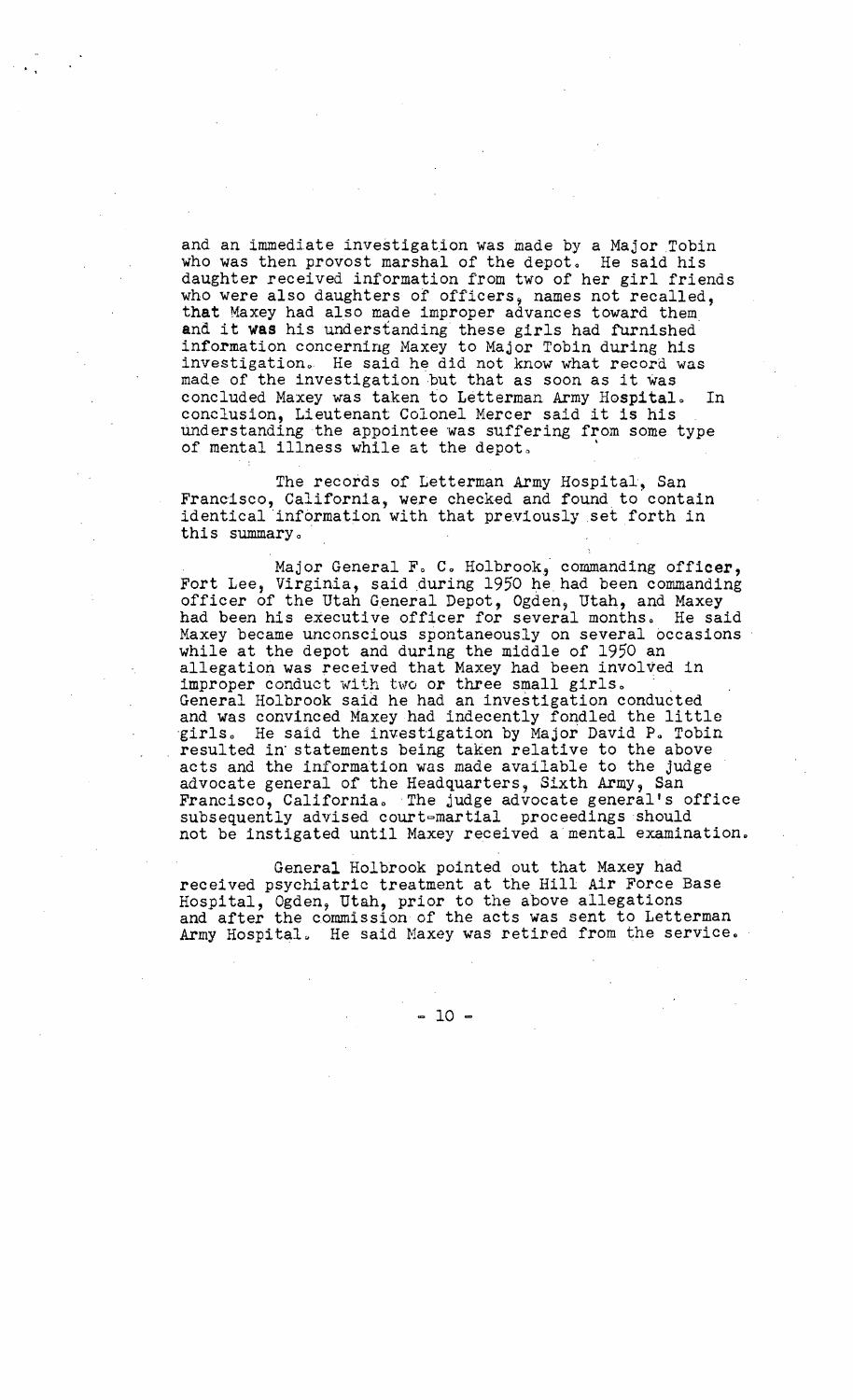General Holbrook also pointed out that although Maxey was not executive officer under him for a very long time he did notice that Maxey appeared to be unable to remember orders given him. He said he could not recommend Maxey for a position of responsibility in view of the above information.

The investigation disclosed that Major David P. Tobin is presently overseas and is attached to the Headquarters, 8068 Army Unit, Army Post Office 719, San Francisco, California.

A confidential source,who is a high-ranking . Army officer, said he·was acquainted with the appointee for a short period of time in 1954 but does not feel qualified to comment concerning his character, associates or loyalty. He did point out, however, that he had heard of the above-cited incident involving Maxey at the Utah General Depot and may have been overly suspicious of his activities because of this background information. However, he said in June of 1954 he witnessed an incident in front of the residence of Maxey at the Atlanta General Depot wherein a young girl, aged nine or ten, had fallen in the street. This source said he observed the appointee run from his residence to assist the girl and it appeared to him that the appointee was improper in assisting the girl from the street and in helping her to her.feet in that 'he spent a considerable length of time in brushing her off and apparently attempted to escort her into his home. The girl refused to so accompany him.

#### Incident Involving Maxey at Atlanta General Depot

Major General F. C. Holbrook, previously referred to, said when he arrived **at** the Atlanta General Depot as commanding general in April, 1953, housing had been secured for him and the appointee was his next-door neighbor. He said a series of events occurred shortly after his arrival at the depot, the first of which involved the appointee's

 $-11 -$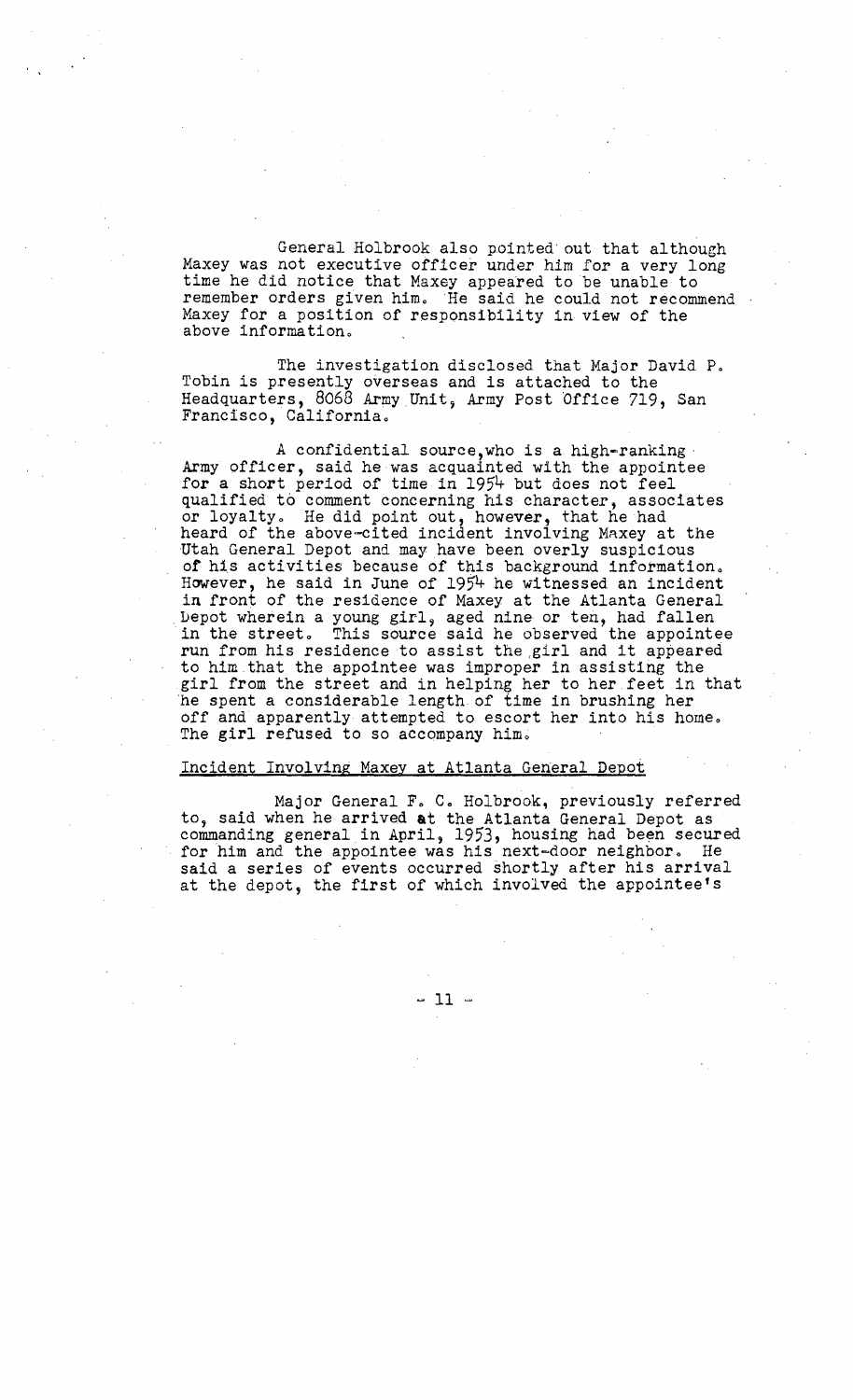refusal to comply with a base regulation that all dogs be on a leash. Later, the appointee had two automobiles and kept one of them parked on a traffic circle which was forbidden by traffic regulations. The appointee was contacted by the provost marshal on several occasions in an effort to have him park his car in the driveway but Maxey refused to comply. Holbrook said his executive officer then contacted Maxey and Maxey told him he would not move his car.

General Holbrook said he personally contacted Maxey concerning the car and Maxey became very abusive and ordered him from the premises. General Holbrook said the appointee then contacted the commanding officer of the Third Army at Fort McPherson, Georgia, and made several accusations concerning him, Holbrook. He said as a result of this complaint an investigation was made by the Inspector General's Division of the Third Army.

General Holbrook said he believed' the, appointee felt that he, Holbrook, had been closely observing him because of the incident which had occurred at the Utah General Depot and was very bitter toward him.

A confidential source, who is employed by the United States Army in a responsible position, recalled the incident involving Maxey's refusal to park his automobile in the correct area of the Atlanta General Depot. He said Maxey's car was towed away on instructions from the commanding officer and Haxey took the incident as a personal affront and felt that a grudge was held against him by the commanding officer. He said an argument ensued which nearly resulted in physical blows being struck by the two men. This source said in his opinion and from conversations held with the appointee, Maxey is mentally unstable, irrational at times and holds the opinion he is being persecuted by everyone.

 $-12 -$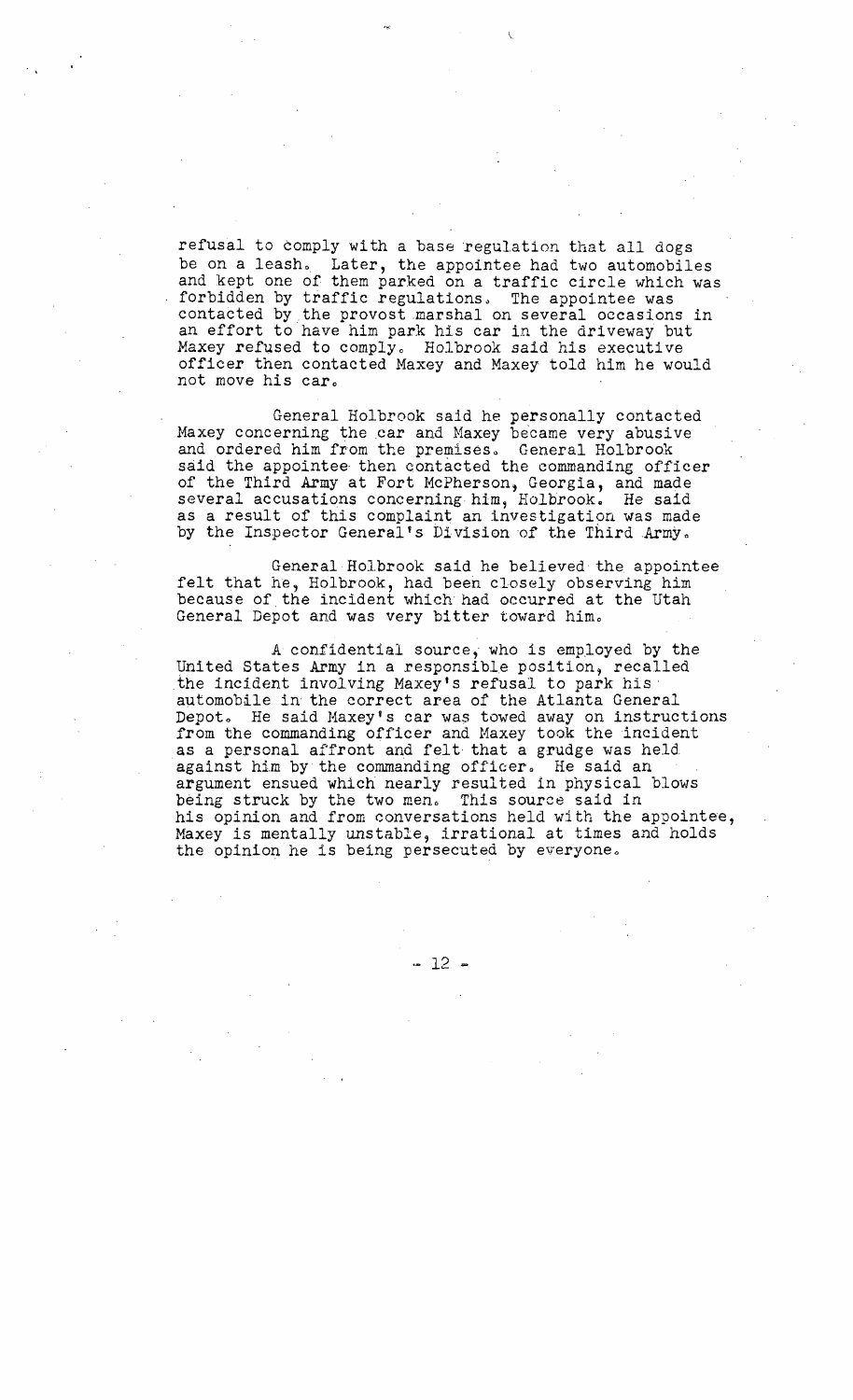The files of another Government agency reflect that an investigation was conducted in March,  $1954$ , arising out of the above incident. The appointee alleged that General Holbrook came onto his property, called him outside the house, uttered curse words to him in front of his children and guests, shoved him against the wall and threatened to strike him. He also alleged he smelled whiskey on General Holbrook's breath at, the time of the incident. The file reflects that after a lengthy investigation the following conclusions were reached:

- (1) Maxey was insubordinate and disrespectful to Brigadier General Holbrook.
- (2) Maxey refused to obey a direct order . given him by General Holbrook to move an illegally parked automobile.
- (3) Maxey and his wife have failed to cooperate or abide by local rules on several occasions in the past.
- (4) Brigadier General Holbrook was not intoxicated as alleged by Maxey.
- (5) Brigadier General Holbrook did not use profane or obscene language in the presence of Maxey's daughters.
- $(6)$  Maxey's allegation that Brigadier General Holbrook pushed him around physically could not be resolved but probably is untrue.
- $(7)$  There is no evidence that Brigadier General Holbrook discriminated against Maxey in any manner at any time nor did he exceed his authority by having Maxey's car impounded.

 $-13 -$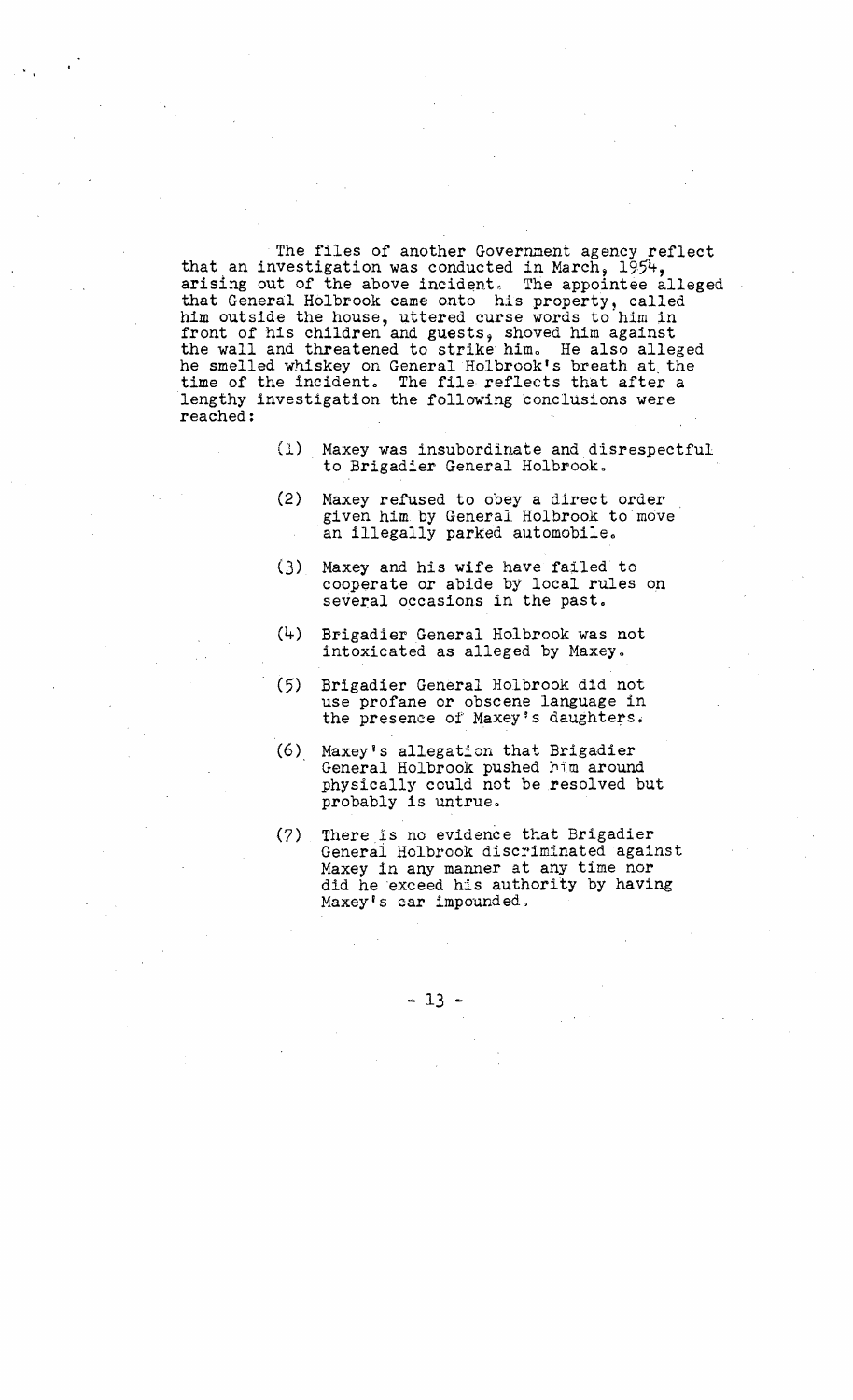# $(8)$  Maxey made two false and malicious. allegations against Holbrook.

### Agency Checks

The records of  $G-2$ , Department of the Army, reflect that a partial background investigation was completed on Maxey in September, 1948, during which no information was developed reflecting adversely on his character, reputation or loyalty.

The records of the Investigations Division, United States Civil Service Commission; House Committee on Un-American Activities and the central files of the Federal Bureau of Investigation were checked and found to contain no record or no additional pertinent information concerning Maxey.

#### Credit and Criminal

The records of the law enforcement agencies. and credit bureaus covering the places of residence, education and employment of the appointee in the United States were checked and found to contain no unfavorable information concerning him.

#### **Relatives**

The investigation disclosed the appointee has the following immediate relatives in addition to his wife and two daughters:

> Father, Edward A. Maxey, Philadelphia, Mississippi.

Mother, Eva Munday Maxey, Philadelphia, Mississippi.

Sister, Mary Lucille Retherford, Prichard, Alabama.

-- 14 ↔